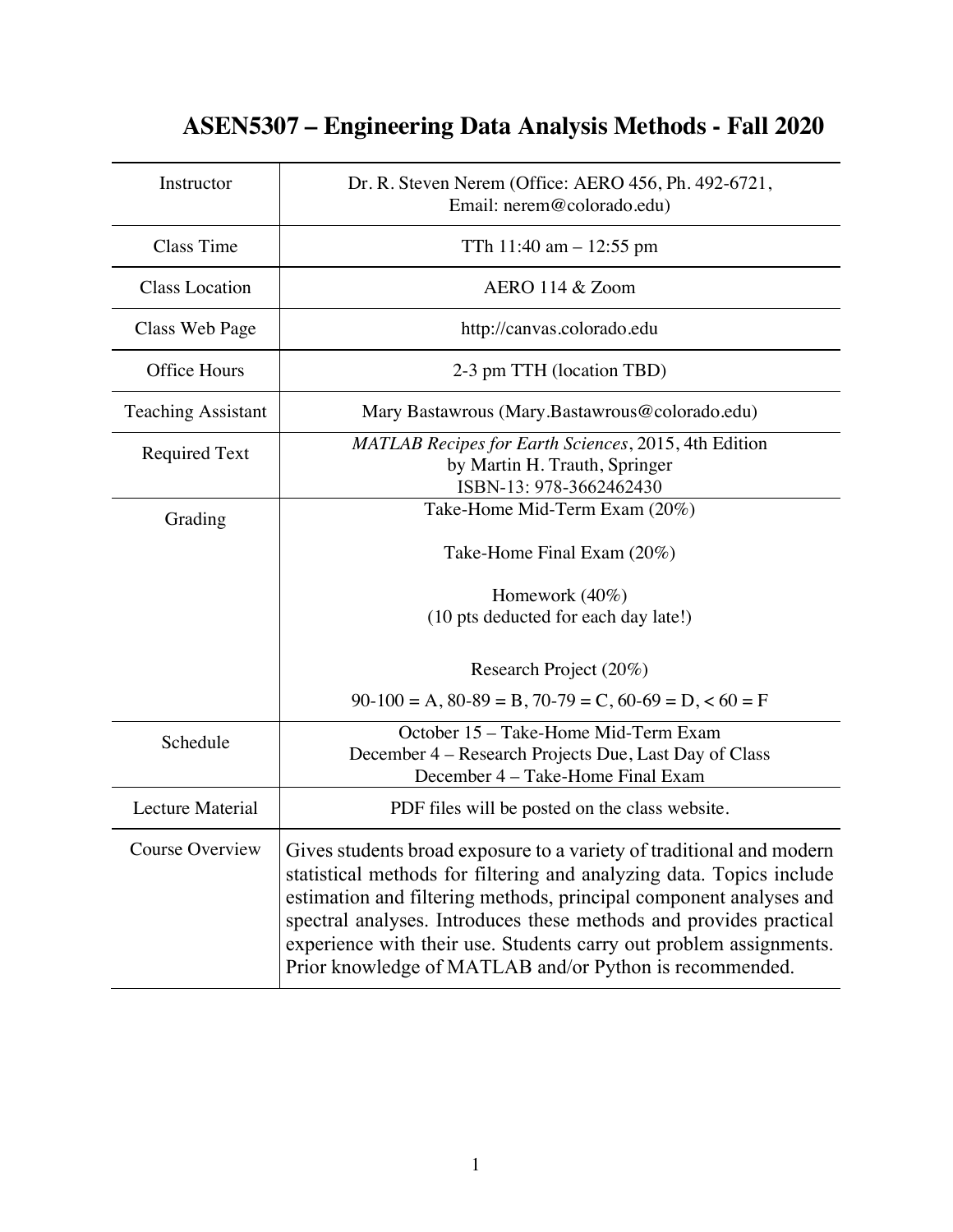# **Syllabus – ASEN5307 Engineering Data Analysis Methods**

### **I. Introduction**

- 1. Collecting Data
- 2. Data Calibration and Interpolation
- 3. Data Editing
- 4. Presenting Data

### **II. Statistics and Error Handling**

- 1. Uncertainties in Measurements
- 2. Empirical Distributions
- 3. Theoretical Distributions
- 4. t-test, F-test,  $\chi$ 2 test
- 5. Confidence Intervals
- 6. Correlation Coefficient
- 7. Degrees of Freedom
- 8. Estimation Methods
- 9. Curve Fitting
- 10. Covariance and Error Analysis
- 11. Residual Analysis and Data Editing
- 12. Linear Regression Analysis
- 13. Bootstrap and Jackknife Estimates
- 14. Machine Learning 101

### **III. Time-Series Analysis**

- 1. Fourier Analysis
- 2. Harmonic Analysis
- 3. Blackman-Tukey Spectral Analysis
- 4. Cross-Spectral Analysis
- 5. Wavelet Analysis
- 6. Analyzing Unevenly Spaced Data
- 7. Lomb-Scargle Powerspectrum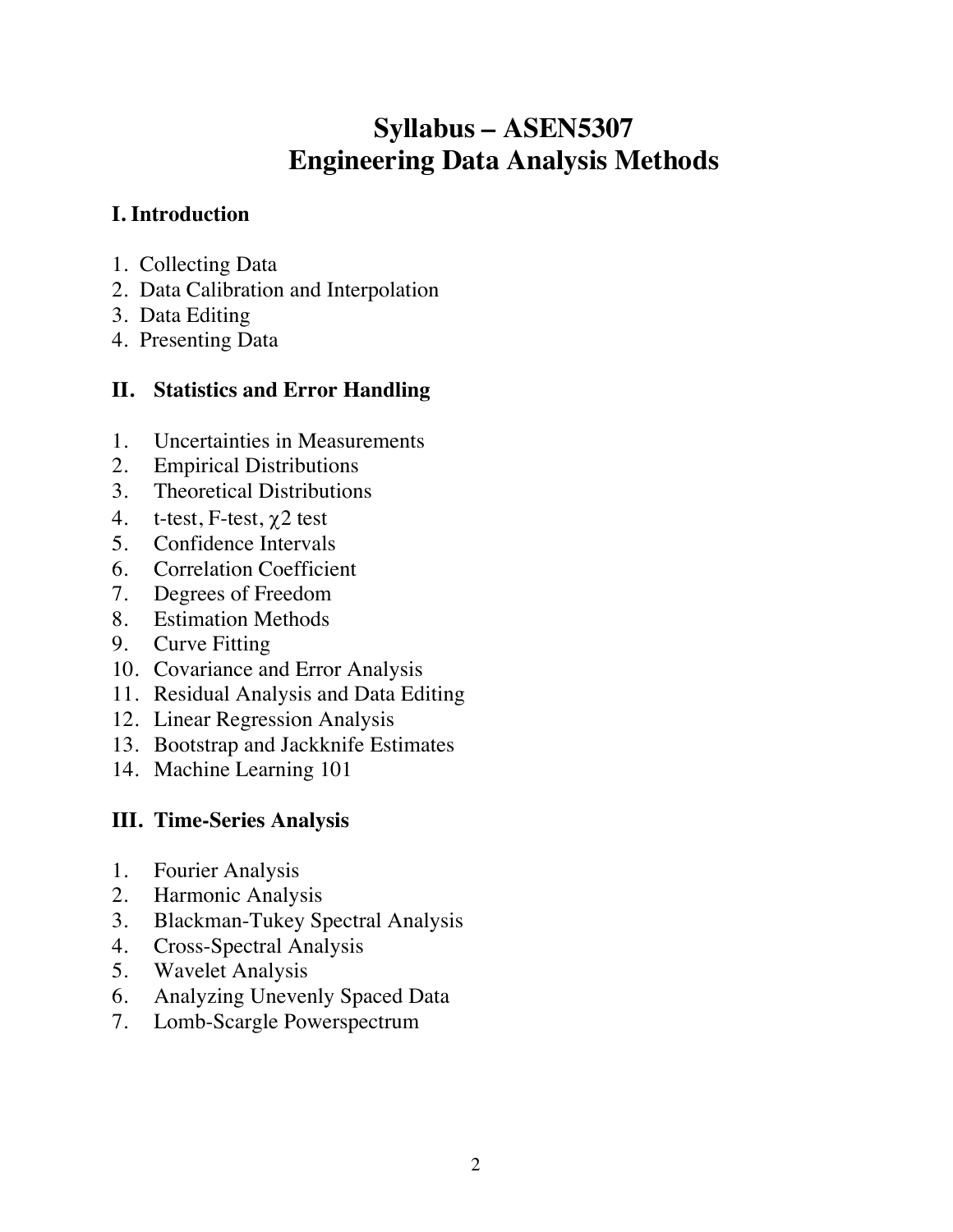### **IV. Signal Processing**

- 1. Linear Time Invariant Systems
- 2. Convolution and Filtering
- 3. Recursive and Nonrecursive Filters
- 4. Impulse and Frequency Response
- 5. Filter Design
	- a. Running Mean Filters
	- b. Lanczos-window Cosine Filters
	- c. Butterworth Filters
	- d. Frequency Domain Filtering

### **V. Spatial Analysis of Data Fields**

- 1. Gridding and Contouring
- 2. Spherical Harmonics
- 4. Objective Analysis, Kriging
- 5. Principal Component Analysis (including SVD)
- 6. Independent Component Analysis
- 7. Empirical Orthogonal Functions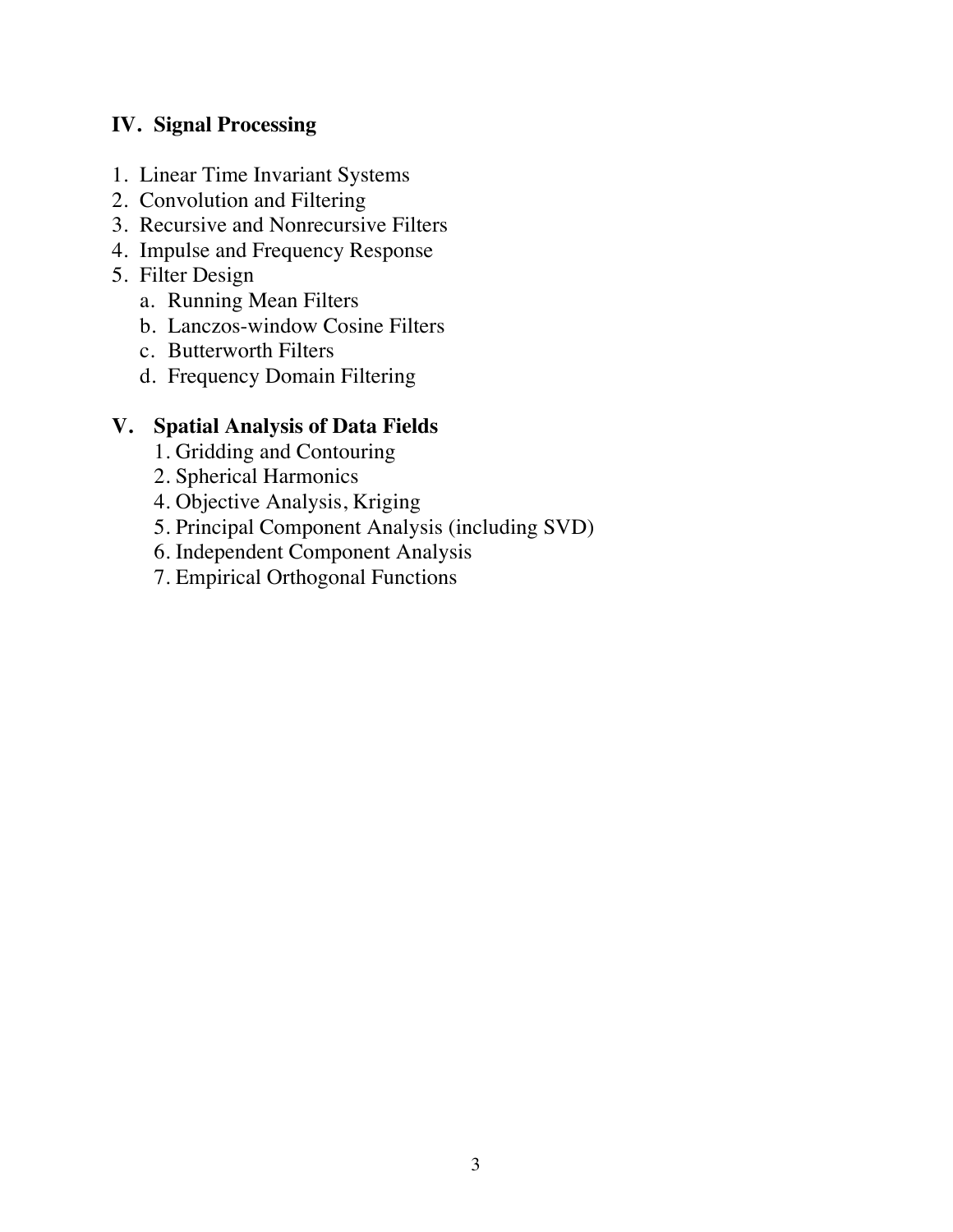#### **Syllabus Statements**

#### **Classroom Behavior**

Both students and faculty are responsible for maintaining an appropriate learning environment in all instructional settings, whether in person, remote or online. Those who fail to adhere to such behavioral standards may be subject to discipline. Professional courtesy and sensitivity are especially important with respect to individuals and topics dealing with race, color, national origin, sex, pregnancy, age, disability, creed, religion, sexual orientation, gender identity, gender expression, veteran status, political affiliation or political philosophy. For more information, see the policies on classroom behavior and the Student Code of Conduct.

#### **Requirements for COVID-19**

As a matter of public health and safety due to the pandemic, all members of the CU Boulder community and all visitors to campus must follow university, department and building requirements, and public health orders in place to reduce the risk of spreading infectious disease. Required safety measures at CU Boulder relevant to the classroom setting include:

- maintain 6-foot distancing when possible,
- wear a face covering in public indoor spaces and outdoors while on campus consistent with state and county health orders,
- clean local work area,
- practice hand hygiene,
- follow public health orders, and
- if sick and you live off campus, do not come onto campus (unless instructed by a CU Healthcare professional), or if you live on-campus, please alert CU Boulder Medical Services.

Students who fail to adhere to these requirements will be asked to leave class, and students who do not leave class when asked or who refuse to comply with these requirements will be referred to Student Conduct and Conflict Resolution. For more information, see the policies on COVID-19 Health and Safety and classroom behavior and the Student Code of Conduct. If you require accommodation because a disability prevents you from fulfilling these safety measures, please see the "Accommodation for Disabilities" statement on this syllabus. Before returning to campus, all students must complete the COVID-19 Student Health and Expectations Course. Before coming on to campus each day, all students are required to complete a Daily Health Form.

Students who have tested positive for COVID-19, have symptoms of COVID-19, or have had close contact with someone who has tested positive for or had symptoms of COVID-19 must stay home and complete the Health Questionnaire and Illness Reporting Form remotely. In this class, if you are sick or quarantined, please let the instructor know via email.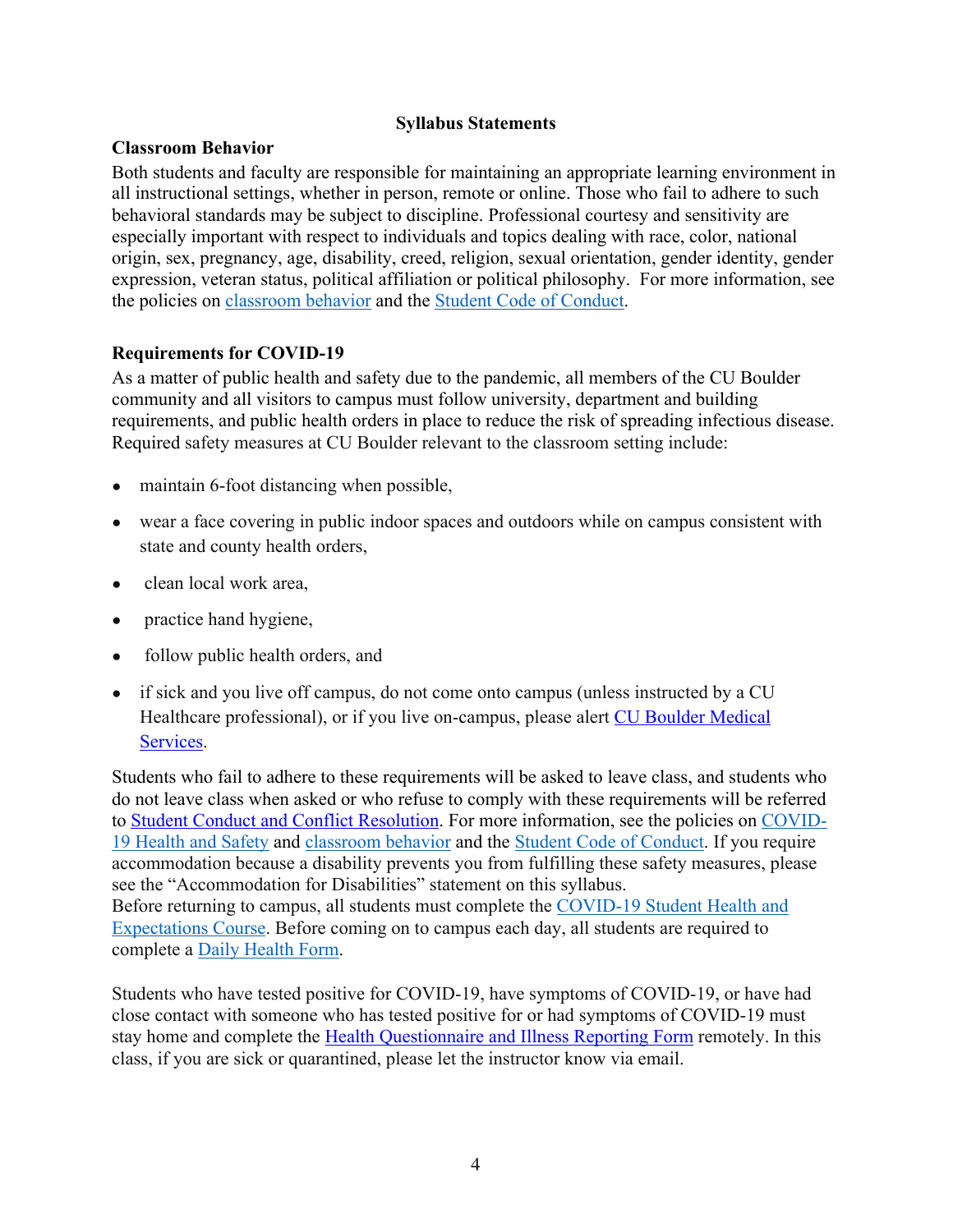#### **Accommodation for Disabilities**

If you qualify for accommodations because of a disability, please submit your accommodation letter from Disability Services to your faculty member in a timely manner so that your needs can be addressed. Disability Services determines accommodations based on documented disabilities in the academic environment. Information on requesting accommodations is located on the Disability Services website. Contact Disability Services at 303-492-8671 or  $\sin 6$  ( $\alpha$ ) colorado.edu for further assistance. If you have a temporary medical condition, see Temporary Medical Conditions on the Disability Services website.

#### **Preferred Student Names and Pronouns**

CU Boulder recognizes that students' legal information doesn't always align with how they identify. Students may update their preferred names and pronouns via the student portal; those preferred names and pronouns are listed on instructors' class rosters. In the absence of such updates, the name that appears on the class roster is the student's legal name.

#### **Honor Code**

All students enrolled in a University of Colorado Boulder course are responsible for knowing and adhering to the Honor Code. Violations of the policy may include: plagiarism, cheating, fabrication, lying, bribery, threat, unauthorized access to academic materials, clicker fraud, submitting the same or similar work in more than one course without permission from all course instructors involved, and aiding academic dishonesty. All incidents of academic misconduct will be reported to the Honor Code (honor@colorado.edu); 303-492-5550). Students found responsible for violating the academic integrity policy will be subject to nonacademic sanctions from the Honor Code as well as academic sanctions from the faculty member. Additional information regarding the Honor Code academic integrity policy can be found at the Honor Code Office website.

#### **Sexual Misconduct, Discrimination, Harassment and/or Related Retaliation**

The University of Colorado Boulder (CU Boulder) is committed to fostering an inclusive and welcoming learning, working, and living environment. CU Boulder will not tolerate acts of sexual misconduct (harassment, exploitation, and assault), intimate partner violence (dating or domestic violence), stalking, or protected-class discrimination or harassment by members of our community. Individuals who believe they have been subject to misconduct or retaliatory actions for reporting a concern should contact the Office of Institutional Equity and Compliance (OIEC) at 303-492-2127 or cureport@colorado.edu. Information about the OIEC, university policies, anonymous reporting, and the campus resources can be found on the OIEC website. Please know that faculty and instructors have a responsibility to inform OIEC when made aware of incidents of sexual misconduct, dating and domestic violence, stalking, discrimination, harassment and/or related retaliation, to ensure that individuals impacted receive information about options for reporting and support resources.

#### **Religious Holidays**

Campus policy regarding religious observances requires that faculty make every effort to deal reasonably and fairly with all students who, because of religious obligations, have conflicts with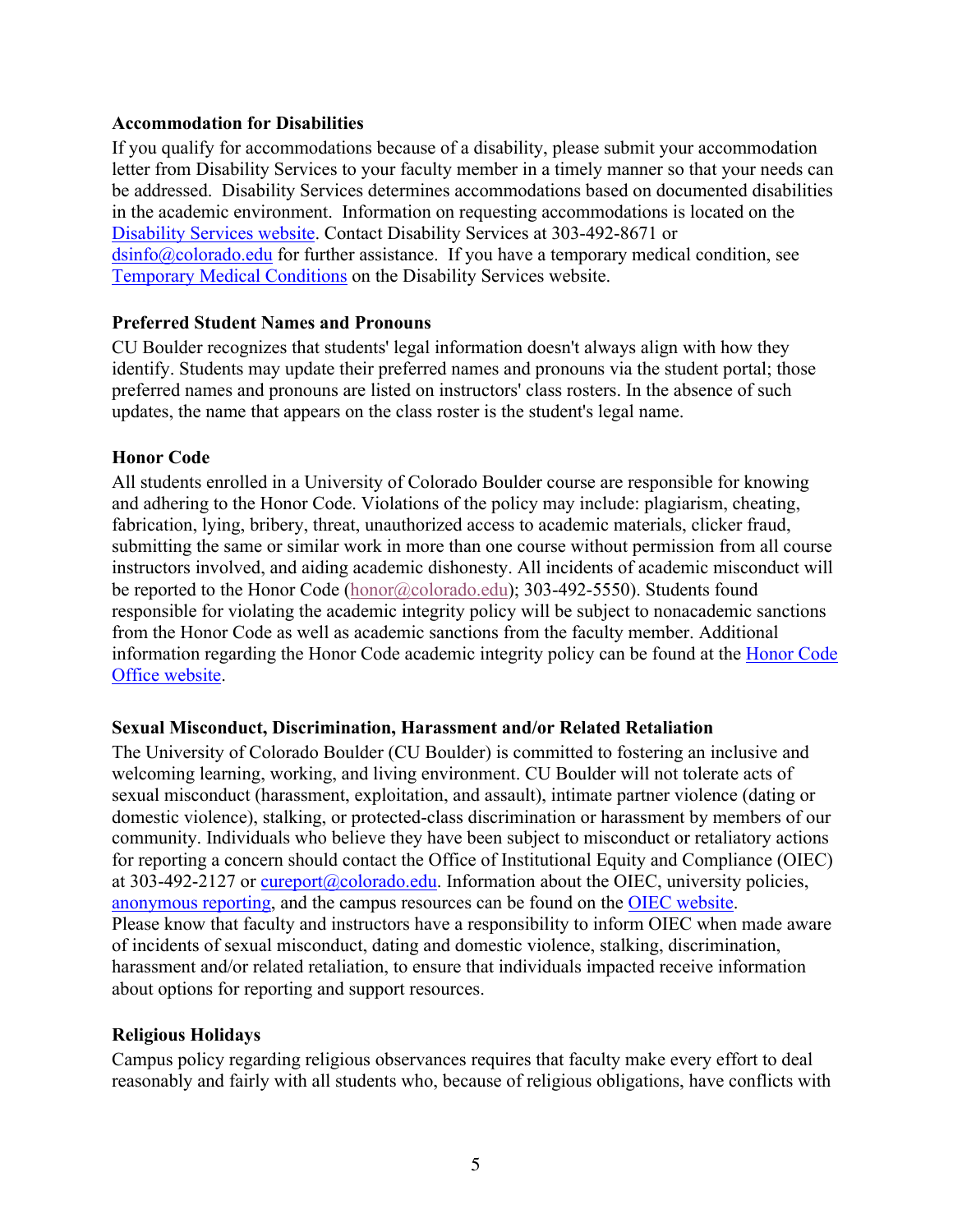scheduled exams, assignments or required attendance. In this class, let the instructor know 2 weeks in advance if you need any accommodations for your religious obligations. See the campus policy regarding religious observances for full details.